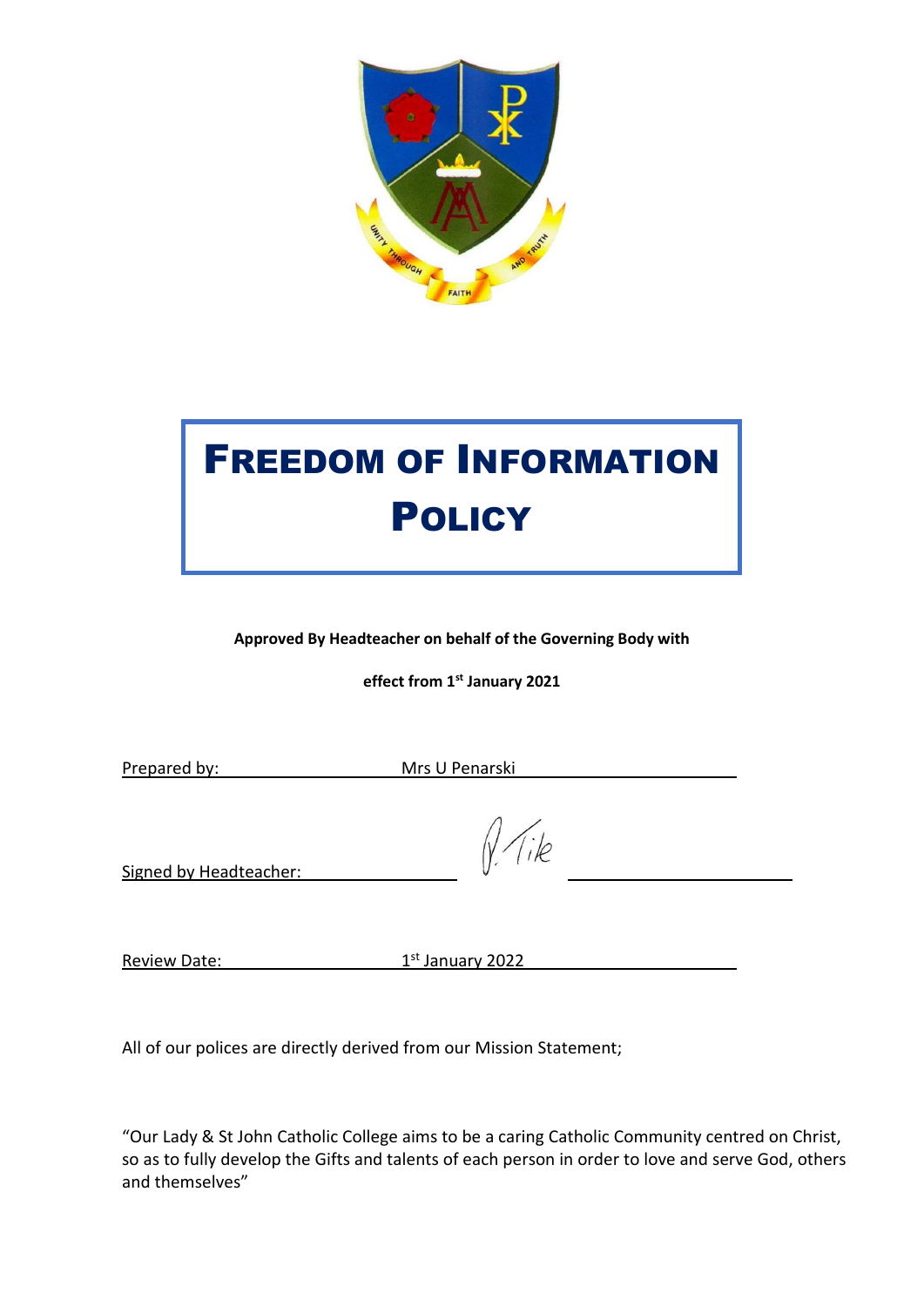## **Introduction**

The Freedom of Information Act 2000 provides public access to information held by public authorities.

It does this in two ways:

- Public authorities are obliged to publish certain information about their activities; and
- Members of the public are entitled to request information from public authorities.

The Act does not give people access to their own personal data (information about themselves). If a member of the public wants to see information that a public authority holds about them, they should make a subject access request under GDPR and the Data Protection Act 2018.

## **1. Publication Scheme**

As well as responding to requests for information, public authorities must publish information proactively. The Freedom of Information Act requires every public authority to have a publication scheme, approved by the Information Commissioner's Office (ICO), and to publish information covered by the scheme.

The scheme sets out our commitment to make certain classes of information routinely available, such as policies and procedures, minutes of meetings, annual reports and financial information. The school has adopted the ICO's model publication scheme and this is available in full in Appendix 1.

## **2. Written Requests**

The main principle behind freedom of information legislation is that people have a right to know about the activities of public authorities, unless there is a good reason for them not to. This is sometimes described as a presumption or assumption in favour of disclosure. The Act is also sometimes described as purpose and applicant blind. Anyone can make a freedom of information request – they do not have to be UK citizens, or resident in the UK. Freedom of information requests can also be made by organisations, for example a newspaper, a campaign group, or a company.

The Act covers any recorded information that is held by a public authority in England, public authorities include schools. Recorded information includes printed documents, computer files, letters, emails, photographs, and sound or video recordings.

For a request to be valid under the Freedom of Information Act it must be in writing. Freedom of Information requests must be submitted either electronically to enquiries@olsj.blackburn.sch.uk or in writing to Our Lady & St John Catholic College, North Rd, Blackburn, BB11PY. . Responses made under the Act will be issued within 20 working days following the date of receipt, excluding any day which is not a school day (this effectively equates to a period of 20 school days).

A requester may ask for any information that is held by a public authority. However, this does not mean the school is always obliged to provide the information. In some cases, there will be a good reason why we should not make public some or all of the information requested. The school can refuse an entire request under the following circumstances:

- It would cost too much or take too much staff time to deal with the request.
- The request is vexatious.
- The request repeats a previous request from the same person.

In addition, the Freedom of Information Act contains a number of exemptions that allow the school to withhold information from a requester.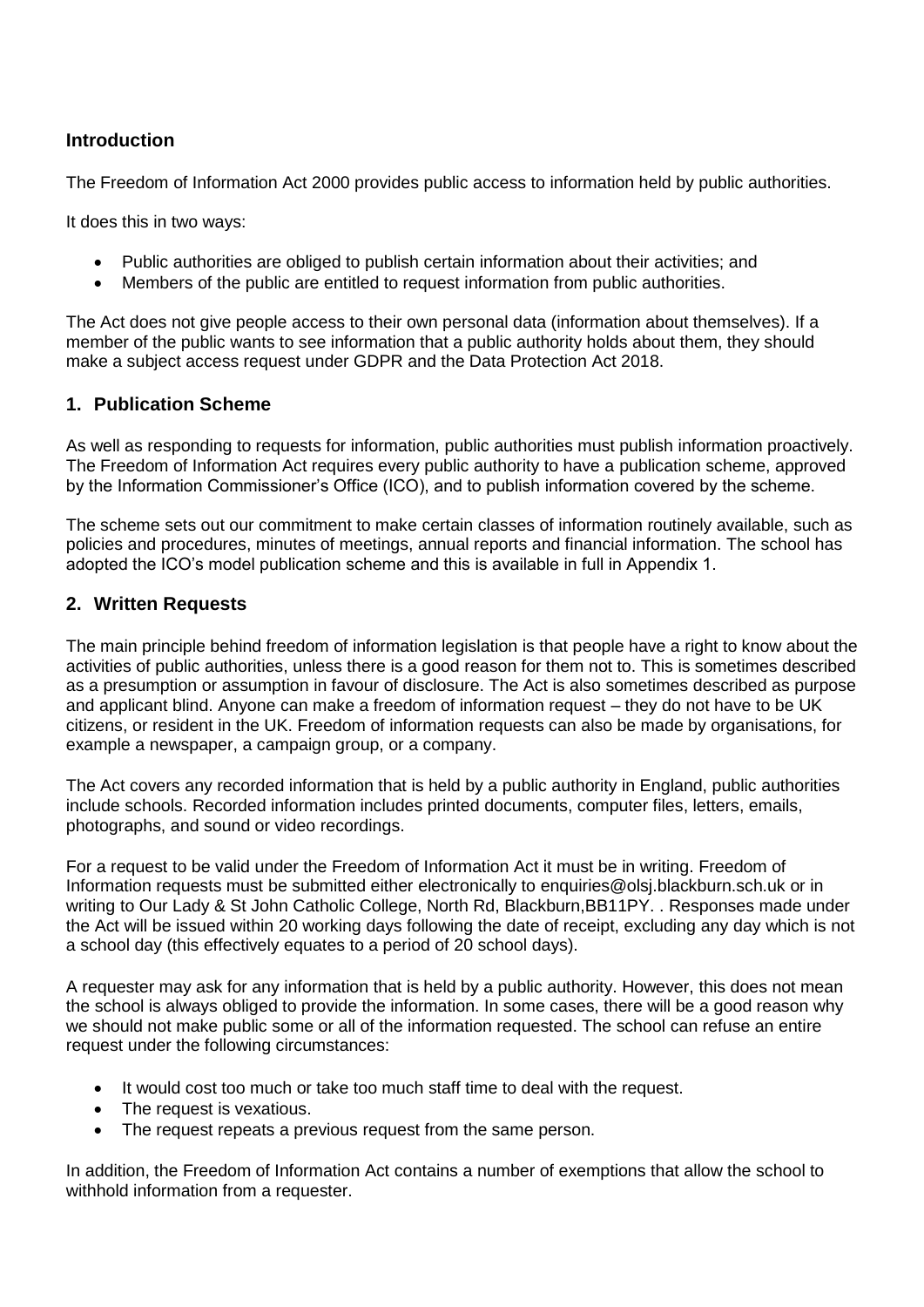# **3. Fees and Charges**

Where it would not exceed the appropriate limit to comply with a request, and a public authority wishes to charge a fee, it can only include the charges it reasonably expects to incur in:

- Informing the requestor whether it holds the requested information (even if the information will not be provided), and
- Communicating that information to the requestor.

This generally means that a public authority can only charge for expenses actually incurred, for example, photocopying or postage. It must issue a fees notice advising the requestor of the amount it will charge.

## **4. Environmental Information**

The Environmental Information Regulations 2004 provide public access to environmental information held by public authorities. The Regulations are derived from European law. The Regulations give people a right of access to information about the activities of public authorities that relate to or affect the environment, unless there is good reason for them not to have the information. Any request for environmental information will be dealt with under the Environmental Information Regulations 2004.

## **5. Complaints**

If the applicant wishes to make a complaint or request a review of the school's decision, they should write to the Chair of Governors at enquiries@olsj.blackburn.sch.uk or Our Lady & St John Catholic College, North Rd, Blackburn. BB1 1PY..

If they are not content with the outcome of their complaint, they may apply directly to the Information Commissioner for a decision. Generally, the ICO cannot make a decision unless you have exhausted the complaints procedure provided by the school. The ICO can be contacted at The Information Commissioner's Office, Wycliffe House, Water Lane, Wilmslow, Cheshire SK9 5AF or telephone 0303 123 1113.

## **6. Further Information and other policies**

Further information on the schools obligations under the act can be found at:

- [www.ico.org.uk.](http://www.ico.org.uk/)
- FOI Act available at<http://www.legislation.gov.uk/ukpga/2000/36/contents>
- EIR Regulations available at [http://www.legislation.gov.uk/uksi/2004/3391/made.](http://www.legislation.gov.uk/uksi/2004/3391/made)
- Data Protection Policy
- CCTV in Schools Policy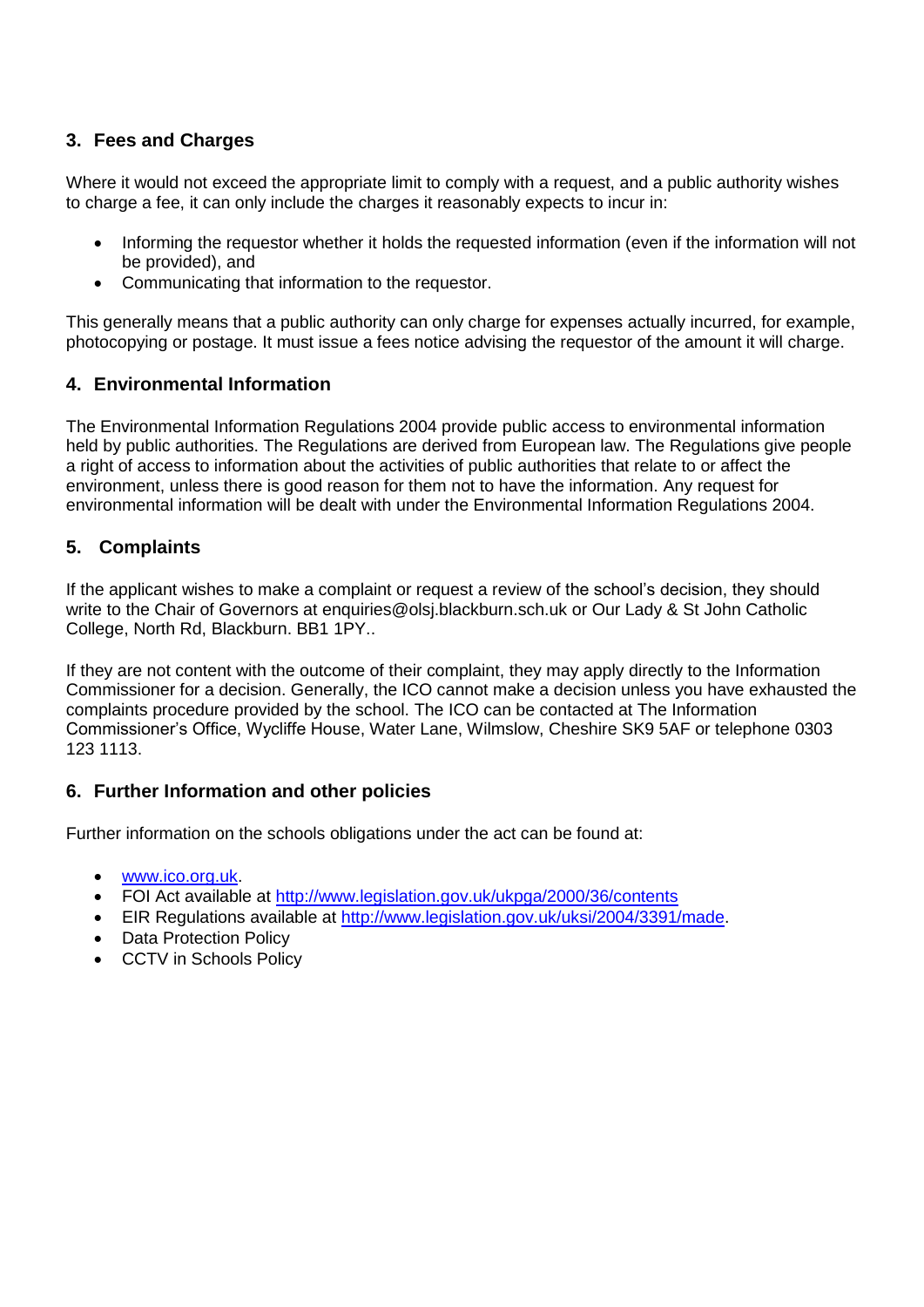# **Appendix 1 – Publication Scheme**

The scheme commits an authority:

- To proactively publish or otherwise make available as a matter of routine, information, including environmental information, which is held by the authority and falls within the classifications below.
- To specify the information which is held by the authority and falls within the classifications below.
- To proactively publish or otherwise make available as a matter of routine, information in line with the statements contained within this scheme.
- To produce and publish the methods by which the specific information is made routinely available so that it can be easily identified and accessed by members of the public.
- To review and update on a regular basis the information the authority makes available under this scheme.
- To produce a schedule of any fees charged for access to information which is made proactively available.
- To make this publication scheme available to the public.
- To publish any dataset held by the authority that has been requested, and any updated versions it holds, unless the authority is satisfied that it is not appropriate to do so; to publish the dataset, where reasonably practicable, in an electronic form that is capable of re-use; and, if any information in the dataset is a relevant copyright work and the public authority is the only owner, to make the information available for re-use under the terms of the Re-use of Public Sector Information Regulations 2015, if they apply, and otherwise under the terms of the Freedom of Information Act section 19. The term 'dataset' is defined in section 11(5) of the Freedom of Information Act. The term 'relevant copyright work' is defined in section 19(8) of that Act.

#### **Classes of Information**

#### **Who we are and what we do.**

Organisational information, locations and contacts, constitutional and legal governance.

| <b>Description of Information</b>                  | Location | Charge  |
|----------------------------------------------------|----------|---------|
| Instrument of Government / Articles of Association | Website  | At cost |
| School prospectus and curriculum                   | Website  | At cost |
| Governing Body                                     | Website  | At cost |
| School session times and term dates                | Website  | At cost |
| Location and Contact Information                   | Website  | At cost |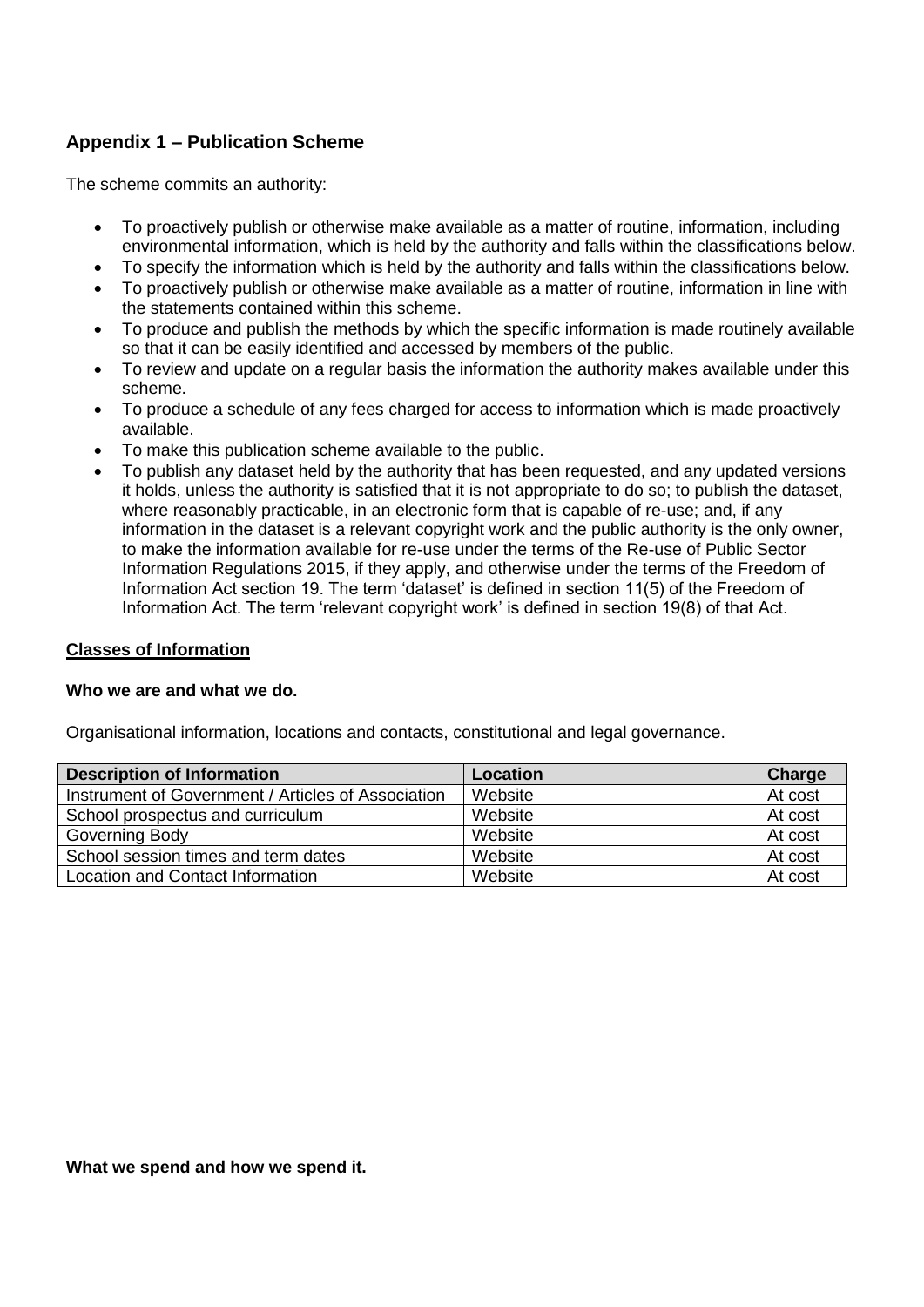Financial information relating to projected and actual income and expenditure, tendering, procurement and contracts.

| <b>Description of Information</b>           | Location                   | Charge  |
|---------------------------------------------|----------------------------|---------|
| Annual budget plan and financial statements | <b>Business Management</b> | At cost |
| Capital funding                             | <b>Business Management</b> | At cost |
| Financial audit reports                     | <b>Business Management</b> | At cost |
| Procurement and contracts                   | <b>Business Management</b> | At cost |
| Pay policy                                  | <b>Business Management</b> | At cost |
| Staff allowances and expenses               | <b>Business Management</b> | At cost |
| Staff pay and grading structures            | <b>Business Management</b> | At cost |
| Governors' allowances                       | <b>Business Management</b> | At cost |

#### **What our priorities are and how we are doing.**

Strategy and performance information, plans, assessments, inspections and reviews.

| <b>Description of Information</b>           | Location                   | Charge  |
|---------------------------------------------|----------------------------|---------|
| Performance data supplied to the government | Website                    | At cost |
| Latest Ofsted report                        | Website                    | At cost |
| Performance management information          | Website                    | At cost |
| The school's future plans                   | <b>Business Management</b> | At cost |
| Safeguarding and child protection           | Website                    | At cost |

#### **How we make decisions.**

Policy proposals and decisions. Decision making processes, internal criteria and procedures, consultations.

| <b>Description of Information</b>                 | Location                  | Charge  |
|---------------------------------------------------|---------------------------|---------|
| Admissions policy / decisions                     | Website                   | At cost |
| Minutes of meetings of the governing body and its | <b>Clerk to Governors</b> | At cost |
| committees                                        |                           |         |

#### **Our policies and procedures.**

Current written protocols for delivering our functions and responsibilities.

| <b>Description of Information</b>                    | Location                    | Charge  |
|------------------------------------------------------|-----------------------------|---------|
| School policies and other documents                  | Website/Business Management | At cost |
| Records management and personal data policies        | <b>Business Management</b>  | At cost |
| Equality and diversity                               | Website                     | At cost |
| Policies and procedures for the recruitment of staff | <b>Business Management</b>  | At cost |
| Charging regimes and policies                        | Website                     | At cost |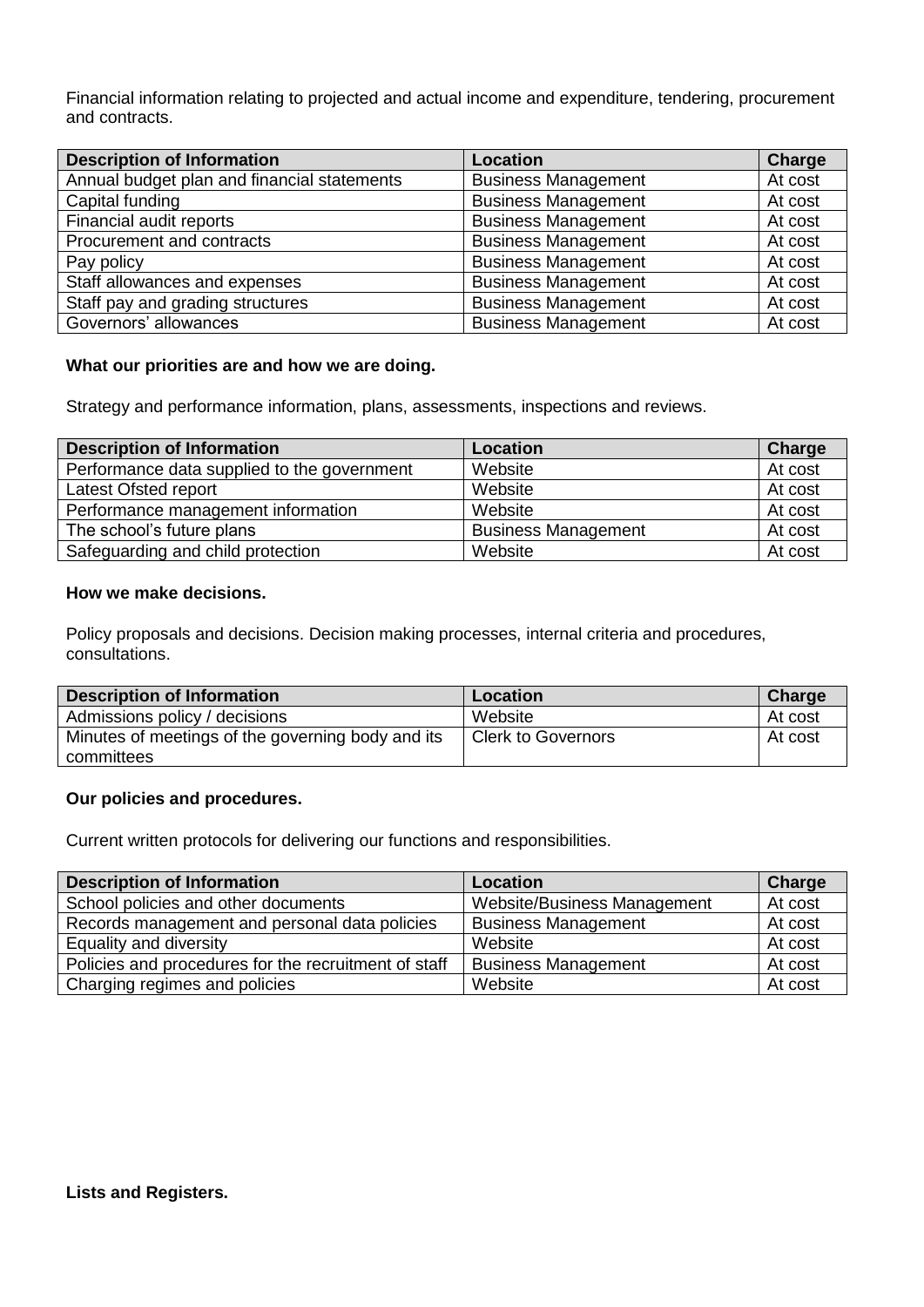Information held in registers required by law and other lists and registers relating to the functions of the authority.

| <b>Description of Information</b>                                                                   | Location                   | Charge  |
|-----------------------------------------------------------------------------------------------------|----------------------------|---------|
| Curriculum circulars and statutory instruments                                                      | <b>Business Management</b> | At cost |
| Disclosure logs                                                                                     | <b>Business Management</b> | At cost |
| Asset register                                                                                      | <b>Business Management</b> | At cost |
| Any information the school is currently legally<br>required to hold in publicly available registers | <b>Business Management</b> | At cost |

#### **The Services we Offer.**

Advice and guidance, booklets and leaflets, transactions and media releases. A description of the services offered.

| <b>Description of Information</b>                    | Location                   | Charge  |
|------------------------------------------------------|----------------------------|---------|
| Extra-curricular activities                          | <b>Business Management</b> | At cost |
| Out of school clubs                                  | <b>Business Management</b> | At cost |
| School publications                                  | <b>Business Management</b> | At cost |
| Services for which the school is entitled to recover | <b>Business Management</b> | At cost |
| a fee, together with those fees                      |                            |         |
| Leaflets, booklets and newsletters                   |                            | At cost |

*The classes of information will not generally include:*

- *Information the disclosure of which is prevented by law, or exempt under the Freedom of Information Act, or is otherwise properly considered to be protected from disclosure.*
- *Information in draft form.*
- *Information that is no longer readily available as it is contained in files that have been placed in archive storage, or is difficult to access for similar reasons.*

*In exceptional circumstances some information may be available only by viewing in person. Where this manner is specified, contact details will be provided. An appointment to view the information will be arranged within a reasonable timescale.*

*Information will be provided in the language in which it is held or in such other language that is legally required. Where an authority is legally required to translate any information, it will do so.*

*Obligations under disability and discrimination legislation and any other legislation to provide information in other forms and formats will be adhered to when providing information in accordance with this scheme.*

#### *Charges & Fees*

*Charges which may be made for Information published under this scheme. The purpose of this scheme is to make the maximum amount of information readily available at minimum inconvenience and cost to the public. Charges made by the authority for routinely published material will be justified and transparent and kept to a minimum.*

*Charges may be made for actual disbursements incurred such as:*

• *photocopying*